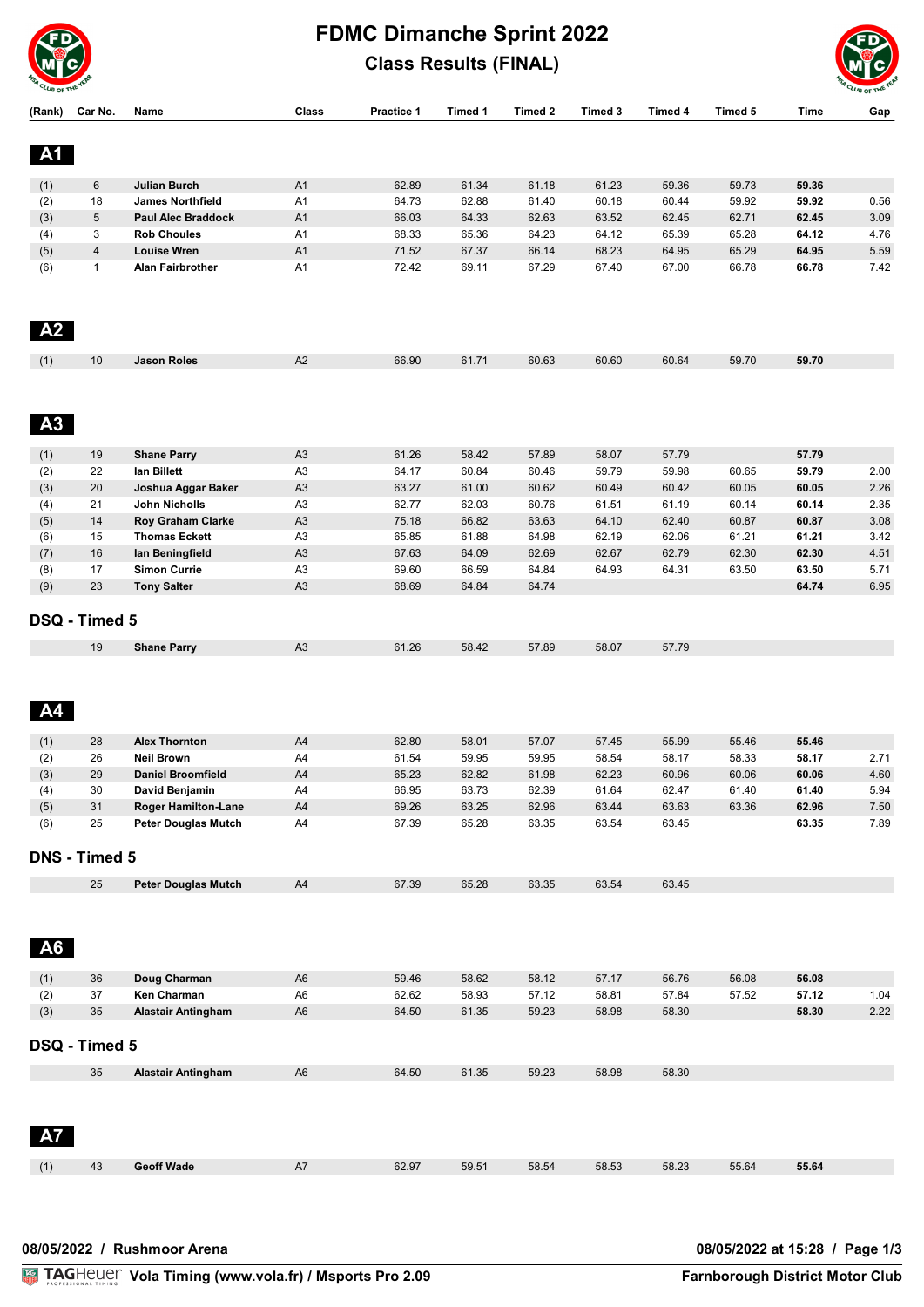## **FDMC Dimanche Sprint 2022 Class Results (FINAL)**

| (Rank)                                                        | Car No.              | Name                                     | Class                    | Practice 1     | Timed 1        | Timed 2        | Timed 3        | Timed 4        | Timed 5         | Time           | Gap          |
|---------------------------------------------------------------|----------------------|------------------------------------------|--------------------------|----------------|----------------|----------------|----------------|----------------|-----------------|----------------|--------------|
|                                                               |                      |                                          |                          |                |                |                |                |                |                 |                |              |
| A8                                                            |                      |                                          |                          |                |                |                |                |                |                 |                |              |
| (1)                                                           | 44                   | <b>Steve Watson</b>                      | A <sub>8</sub>           | 56.89          | 54.48          | 53.90          | 53.63          | 53.05          | 53.22           | 53.05          |              |
|                                                               |                      |                                          |                          |                |                |                |                |                |                 |                |              |
|                                                               |                      |                                          |                          |                |                |                |                |                |                 |                |              |
|                                                               |                      |                                          |                          |                |                |                |                |                |                 |                |              |
| <b>B9</b>                                                     |                      |                                          |                          |                |                |                |                |                |                 |                |              |
| (1)                                                           | 47                   | <b>Harry Nicholls</b>                    | B <sub>9</sub>           | 61.22          | 58.00          | 58.84          | 57.80          | 56.48          | 56.60           | 56.48          |              |
|                                                               |                      |                                          |                          |                |                |                |                |                |                 |                |              |
|                                                               |                      |                                          |                          |                |                |                |                |                |                 |                |              |
| <b>B10</b>                                                    |                      |                                          |                          |                |                |                |                |                |                 |                |              |
|                                                               |                      |                                          |                          |                |                |                |                |                |                 |                |              |
| (1)<br>(2)                                                    | 52<br>53             | <b>AJ Khalid</b><br><b>Robert Bell</b>   | <b>B10</b><br><b>B10</b> | 57.04<br>63.62 | 54.24<br>62.36 | 55.17<br>60.16 | 54.01<br>60.41 | 53.48<br>59.26 | 53.27<br>59.57  | 53.27<br>59.26 | 5.99         |
| (3)                                                           | 50                   | <b>David Brown</b>                       | <b>B10</b>               | 63.34          | 62.91          | 61.22          | 60.82          | 60.11          | 60.64           | 60.11          | 6.84         |
| (4)                                                           | 54                   | <b>Andy Porter</b>                       | <b>B10</b>               | 64.12          | 63.55          | 61.03          | 61.76          | 60.44          | 60.60           | 60.44          | 7.17         |
| (5)                                                           | 55                   | <b>Melissa Wheeler</b>                   | <b>B10</b>               | 67.29          | 62.79          | 63.91          | 62.07          | 63.78          | 61.79           | 61.79          | 8.52         |
| (6)                                                           | 51                   | <b>Paul Haines</b>                       | <b>B10</b>               | 65.51          | 64.15          | 63.42          |                |                |                 | 63.42          | 10.15        |
|                                                               |                      |                                          |                          |                |                |                |                |                |                 |                |              |
|                                                               |                      |                                          |                          |                |                |                |                |                |                 |                |              |
| <b>B11</b>                                                    |                      |                                          |                          |                |                |                |                |                |                 |                |              |
| (1)                                                           | 61                   | <b>Robert Swann</b>                      | <b>B11</b>               | 48.77          | 49.18          |                | 48.04          | 48.00          | 47.89           | 47.89          |              |
| (2)                                                           | 59                   | Jim Herbert                              | <b>B11</b>               | 54.68          | 52.29          | 48.86          | 49.38          | 48.26          | 48.05           | 48.05          | 0.16         |
| (3)                                                           | 159                  | <b>James Herbert</b>                     | <b>B11</b>               | 55.59          | 51.82          | 49.27          | 49.64          |                | 50.13           | 49.27          | 1.38         |
| (4)                                                           | 60                   | John Peck                                | <b>B11</b>               | 54.51          | 54.71          | 54.40          | 53.24          | 53.89          | 52.84           | 52.84          | 4.95         |
| (5)                                                           | 63<br>62             | <b>Chris Surman</b><br><b>Adam Quinn</b> | <b>B11</b><br><b>B11</b> | 55.39<br>67.63 | 54.08<br>57.53 | 54.13<br>54.50 | 54.55<br>80.29 | 54.62<br>55.29 | 54.25<br>54.81  | 54.08<br>54.50 | 6.19<br>6.61 |
| (6)<br>(7)                                                    | 58                   | John Cavendish                           | <b>B11</b>               | 63.89          | 61.93          | 61.10          | 61.36          | 60.87          | 61.08           | 60.87          | 12.98        |
|                                                               |                      |                                          |                          |                |                |                |                |                |                 |                |              |
|                                                               | <b>DNS - Timed 2</b> |                                          |                          |                |                |                |                |                |                 |                |              |
|                                                               | 61                   | <b>Robert Swann</b>                      | <b>B11</b>               | 48.77          | 49.18          |                | 48.04          | 48.00          | 47.89           |                |              |
|                                                               |                      |                                          |                          |                |                |                |                |                |                 |                |              |
|                                                               | DNF - Timed 4        |                                          |                          |                |                |                |                |                |                 |                |              |
|                                                               | 159                  | <b>James Herbert</b>                     | <b>B11</b>               | 55.59          | 51.82          | 49.27          | 49.64          |                | 50.13           |                |              |
|                                                               |                      |                                          |                          |                |                |                |                |                |                 |                |              |
|                                                               |                      |                                          |                          |                |                |                |                |                |                 |                |              |
| <b>B12</b>                                                    |                      |                                          |                          |                |                |                |                |                |                 |                |              |
|                                                               |                      |                                          |                          |                |                |                |                |                |                 |                |              |
| (1)                                                           | 64                   | Dan Young                                | <b>B12</b>               | 55.65          | 53.14          | 52.73          | 53.03          | 52.24          | 52.73           | 52.24          |              |
|                                                               |                      |                                          |                          |                |                |                |                |                |                 |                |              |
|                                                               |                      |                                          |                          |                |                |                |                |                |                 |                |              |
| <b>C14</b>                                                    |                      |                                          |                          |                |                |                |                |                |                 |                |              |
|                                                               |                      |                                          |                          |                |                |                |                |                |                 |                |              |
| (1)<br>(2)                                                    | 66<br>67             | John Egan<br><b>Gordon Stuart</b>        | C14<br>C14               | 64.72          | 63.72<br>70.72 | 62.44<br>68.42 | 62.26<br>67.75 | 61.68          | 60.94<br>541.66 | 60.94<br>67.75 | 6.81         |
|                                                               |                      |                                          |                          |                |                |                |                |                |                 |                |              |
|                                                               | DSQ - Timed 4        |                                          |                          |                |                |                |                |                |                 |                |              |
|                                                               | 67                   | <b>Gordon Stuart</b>                     | C14                      |                | 70.72          | 68.42          | 67.75          |                | 541.66          |                |              |
|                                                               |                      |                                          |                          |                |                |                |                |                |                 |                |              |
|                                                               |                      |                                          |                          |                |                |                |                |                |                 |                |              |
|                                                               |                      |                                          |                          |                |                |                |                |                |                 |                |              |
| C15                                                           |                      |                                          |                          |                |                |                |                |                |                 |                |              |
| (1)                                                           | 68                   | <b>Graeme Taylor</b>                     | C <sub>15</sub>          | 64.62          | 59.82          | 60.32          | 58.30          | 58.02          | 58.45           | 58.02          |              |
|                                                               |                      |                                          |                          |                |                |                |                |                |                 |                |              |
|                                                               |                      |                                          |                          |                |                |                |                |                |                 |                |              |
| D16                                                           |                      |                                          |                          |                |                |                |                |                |                 |                |              |
|                                                               |                      |                                          |                          |                |                |                |                |                |                 |                |              |
| (1)                                                           | 71                   | <b>Tony Gomis</b>                        | D <sub>16</sub>          | 67.70          | 63.52          | 62.60          | 64.35          | 62.24          | 62.74           | 62.24          |              |
|                                                               |                      |                                          |                          |                |                |                |                |                |                 |                |              |
| 08/05/2022 at 15:28 / Page 2/3<br>08/05/2022 / Rushmoor Arena |                      |                                          |                          |                |                |                |                |                |                 |                |              |